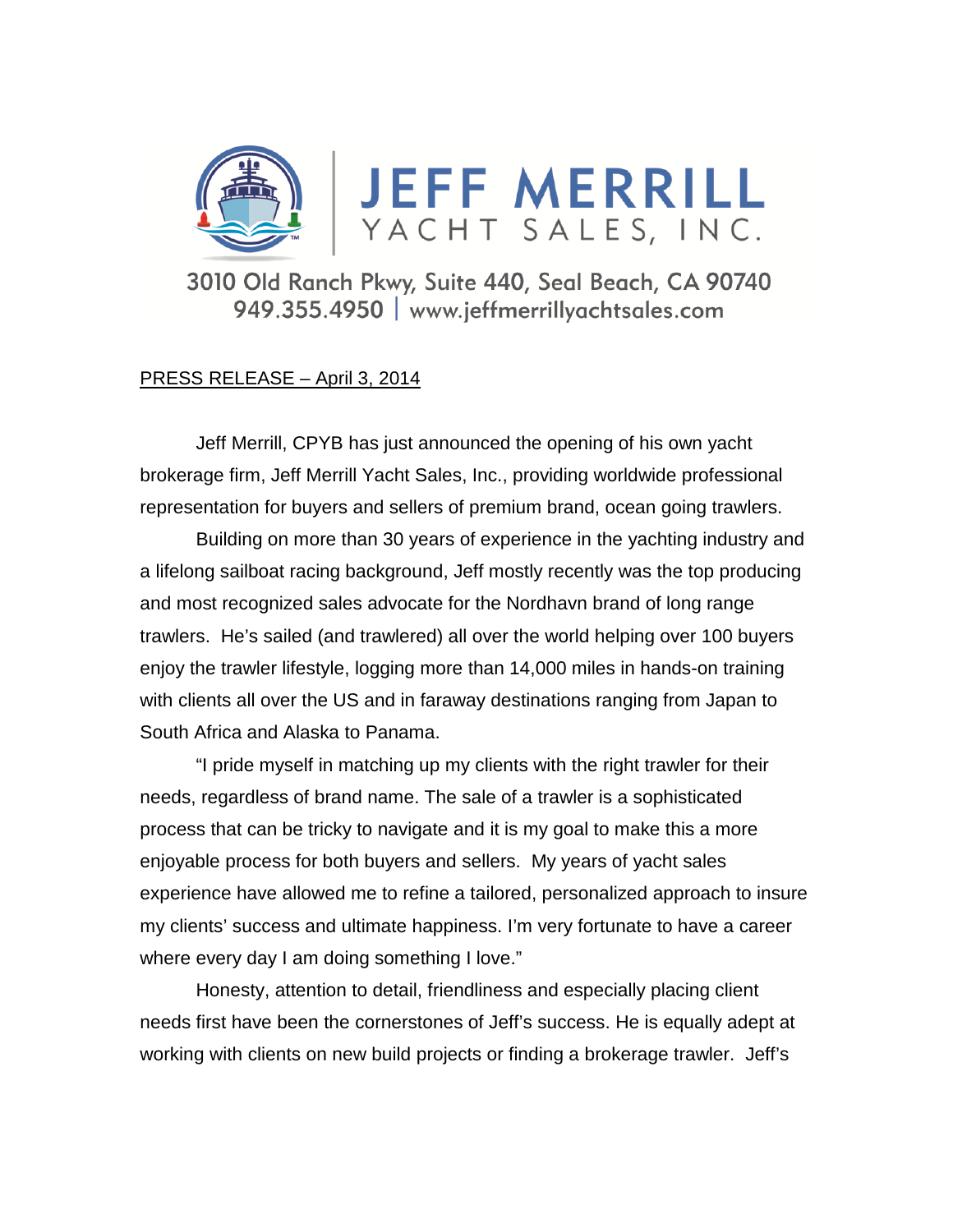commitment to his profession is exemplified by his dedication in achieving the CPYB (Certified Professional Yacht Broker) accreditation.

 A sail boat racer since he was 7 years old, Jeff was also a member of Stanford University's varsity sailing team. His racing pinnacle was participating in the 1987 America's Cup Trials in Fremantle, Australia. A past Commodore of the Alamitos Bay Yacht Club in Long Beach, CA, Jeff continues to volunteer his time and energy by currently serving as Second Vice-President of the (CYBA) California Yacht Brokers Association and west coast membership captain for the (YBAA) Yacht Brokers Association of America.

 When on shore leave, Jeff and his wife Pam race Lido 14 sailboats. Their two children, Elle and Jonn, also have passion for the water.

 Jeff Merrill Yacht Sales, Inc., headquartered in Seal Beach, California, specializes in trawlers and Jeff is licensed and bonded in both California and Florida. For more information visit www.jeffmerrillyachtsales.com.

#####

Jeff Merrill Yacht Sales, Inc. 3010 Old Ranch Parkway, Suite 440 Seal Beach, CA 90740

Email: trawlerspecialist@gmail.com

Cell: 949.355.4950 Skype: jeff.merrill Twitter: @merrilljeff Toll Free: 866-748-5419 LinkedIn: jeff.merrill